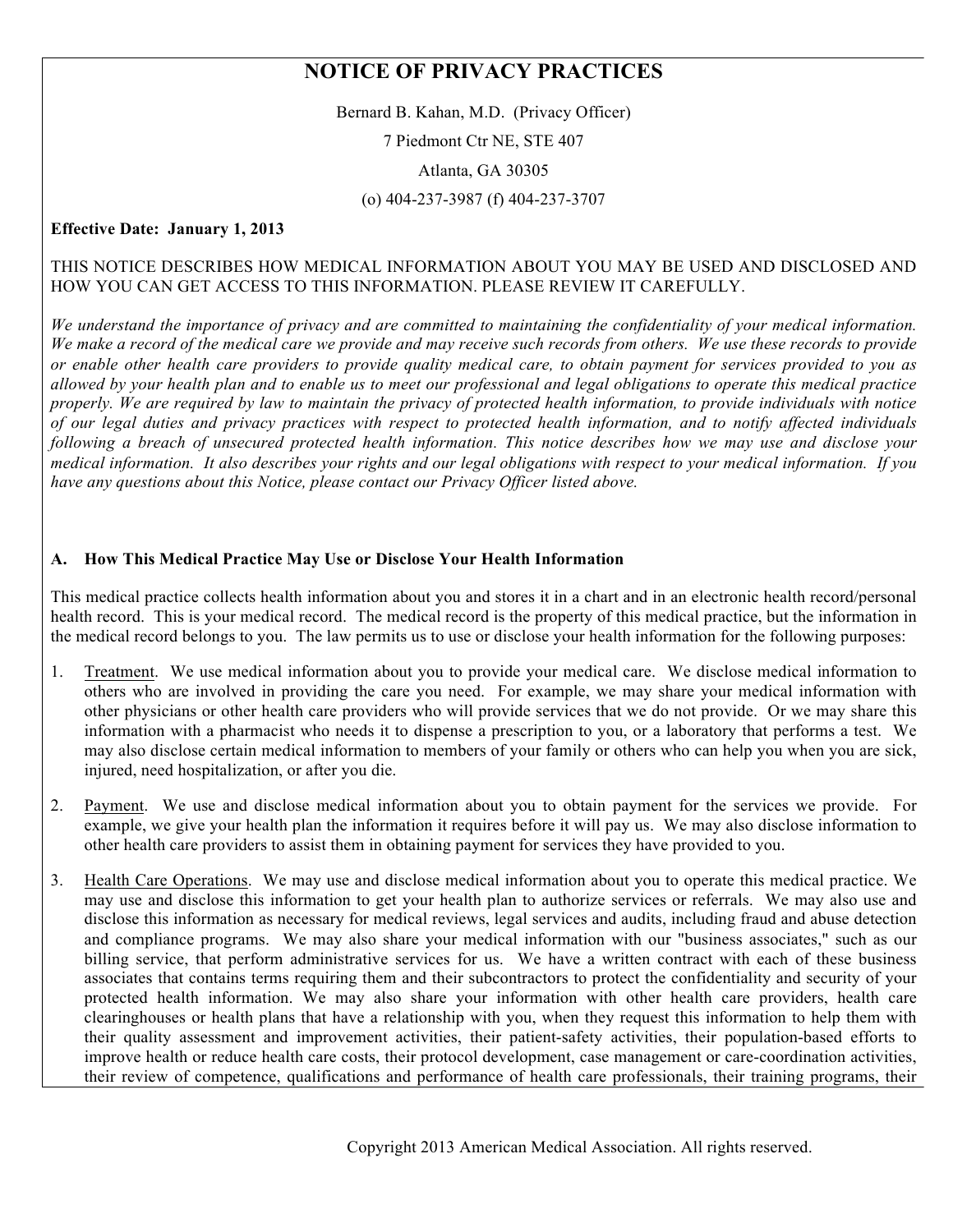accreditation, certification or licensing activities, or their health care fraud and abuse detection and compliance efforts.

- 4. Appointment Reminders. We may use and disclose information to contact and remind you about appointments. If you are not home, we may leave this information on your answering machine or in a message left with the person answering the phone unless requested not to do so.
- 5. Sign In Sheet. We may use and disclose medical information about you by having you sign in when you arrive at our office. We may also call out your name when we are ready to see you.
- 6. Notification and Communication With Family. We may disclose your health information to notify or assist in notifying a family member, your personal representative or another person responsible for your care about your location, your general condition or, unless you had instructed us otherwise, in the event of your death. In the event of a disaster, we may disclose information to a relief organization so that they may coordinate these notification efforts. We may also disclose information to someone who is involved with your care or helps pay for your care. If you are able and available to agree or object, we will give you the opportunity to object prior to making these disclosures, although we may disclose this information in a disaster even over your objection if we believe it is necessary to respond to the emergency circumstances. If you are unable or unavailable to agree or object, our health professionals will use their best judgment in communication with your family and others.
- 7. Required by Law. As required by law, we will use and disclose your health information, but we will limit our use or disclosure to the relevant requirements of the law. When the law requires us to report abuse, neglect or domestic violence, or respond to judicial or administrative proceedings, or to law enforcement officials, we will further comply with the requirement set forth below concerning those activities.
- 8. Public Health. We may, and are sometimes required by law, to disclose your health information to public health authorities for purposes related to: preventing or controlling disease, injury or disability; reporting child, elder or dependent adult abuse or neglect; reporting domestic violence; reporting to the Food and Drug Administration problems with products and reactions to medications; and reporting disease or infection exposure. When we report suspected elder or dependent adult abuse or domestic violence, we will inform you or your personal representative promptly unless in our best professional judgment, we believe the notification would place you at risk of serious harm or would require informing a personal representative we believe is responsible for the abuse or harm.
- 9. Health Oversight Activities. We may, and are sometimes required by law, to disclose your health information to health oversight agencies during the course of audits, investigations, inspections, licensure and other proceedings, subject to the limitations imposed by law.
- 10. Judicial and Administrative Proceedings. We may, and are sometimes required by law, to disclose your health information in the course of any administrative or judicial proceeding to the extent expressly authorized by a court or administrative order. We may also disclose information about you in response to a subpoena, discovery request or other lawful process if reasonable efforts have been made to notify you of the request and you have not objected, or if your objections have been resolved by a court or administrative order.
- 11. Law Enforcement. We may, and are sometimes required by law, to disclose your health information to a law enforcement official for purposes such as identifying or locating a suspect, fugitive, material witness or missing person, complying with a court order, warrant, grand jury subpoena and other law enforcement purposes.
- 12. Coroners. We may, and are often required by law, to disclose your health information to coroners in connection with their investigations of deaths.
- 13. Public Safety. We may, and are sometimes required by law, to disclose your health information to appropriate persons in order to prevent or lessen a serious and imminent threat to the health or safety of a particular person or the general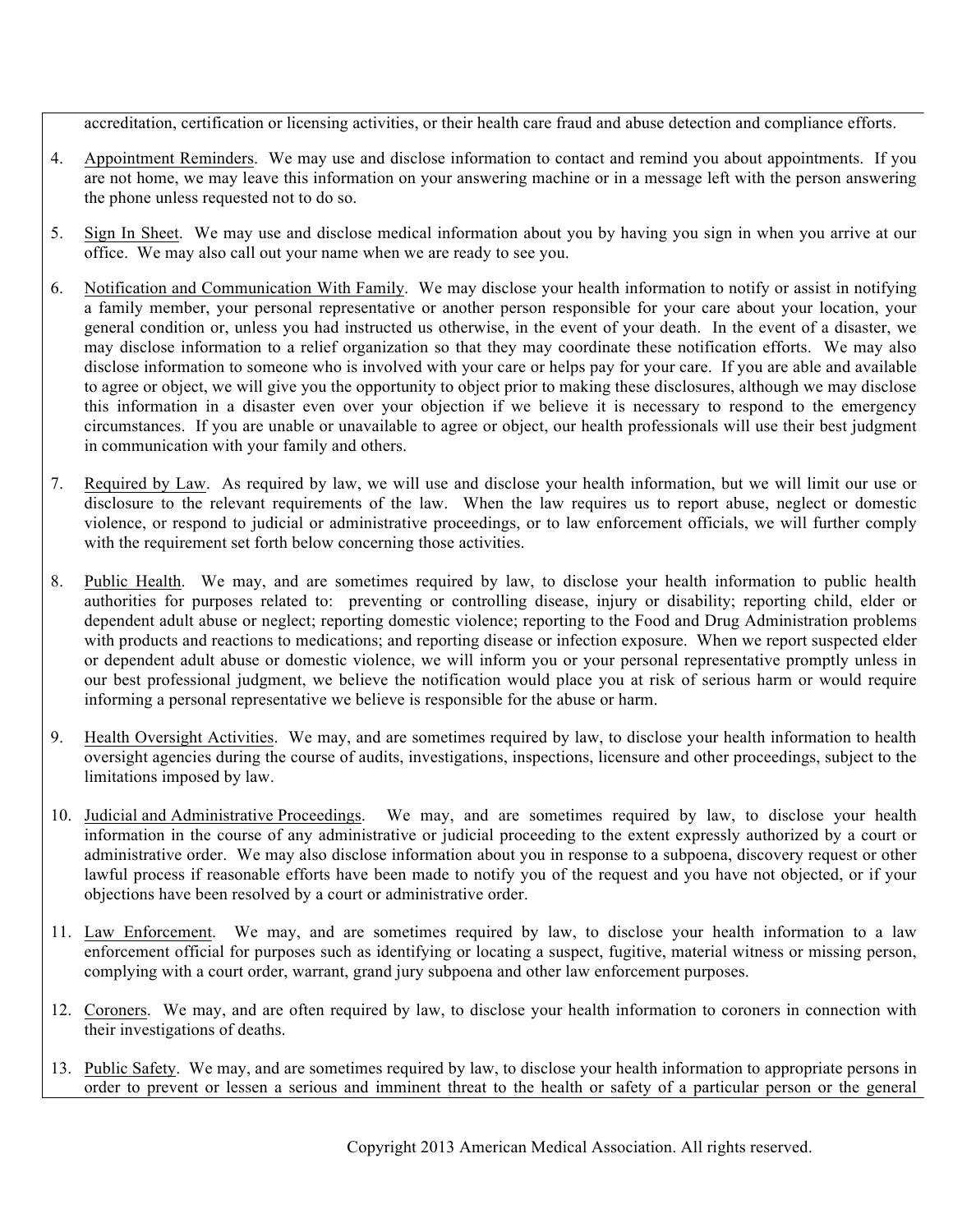public.

- 14. Specialized Government Functions. We may disclose your health information for military or national security purposes or to correctional institutions or law enforcement officers that have you in their lawful custody.
- 15. Workers' Compensation. We may disclose your health information as necessary to comply with workers' compensation laws. For example, to the extent your care is covered by workers' compensation, we will make periodic reports to your employer about your condition. We are also required by law to report cases of occupational injury or occupational illness to the employer or workers' compensation insurer.
- 16. Change of Ownership. In the event that this medical practice is sold or merged with another organization, your health information/record will become the property of the new owner, although you will maintain the right to request that copies of your health information be transferred to another physician or medical group.
- *17.* Breach Notification. In the case of a breach of unsecured protected health information, we will notify you as required by law. If you have provided us with a current e-mail address, we may use e-mail to communicate information related to the breach. In some circumstances our business associate may provide the notification. We may also provide notification by other methods as appropriate.
- 18. Psychotherapy Notes. We will not use or disclose your psychotherapy notes without your prior written authorization except for the following: 1) use by the originator of the notes for your treatment, 2) to defend ourselves if you bring some legal proceeding to or against us, 3) if the law requires us to disclose the information to you or the Secretary of HHS or for some other reason, 4) in response to health oversight activities concerning your psychotherapist, 5) to avert a serious and imminent threat to health or safety, or 6) to the coroner or medical examiner after you die. To the extent you revoke an authorization to use or disclose your psychotherapy notes, we will stop using or disclosing these notes.

## **B. When This Medical Practice May Not Use or Disclose Your Health Information**

Except as described in this Notice of Privacy Practices, this medical practice will, consistent with its legal obligations, not use or disclose health information which identifies you without your written authorization. If you do authorize this medical practice to use or disclose your health information for another purpose, you may revoke your authorization in writing at any time.

## **C. Your Health Information Rights**

- 1. Right to Request Special Privacy Protections. You have the right to request restrictions on certain uses and disclosures of your health information by a written request specifying what information you want to limit, and what limitations on our use or disclosure of that information you wish to have imposed. If you tell us not to disclose information to your commercial health plan concerning health care items or services for which you paid for in full out-of-pocket, we will abide by your request, unless we must disclose the information for treatment or legal reasons. We reserve the right to accept or reject any other request, and will notify you of our decision.
- 2. Right to Request Confidential Communications. You have the right to request that you receive communications or health information in a specific way or at a specific location. For example, you may ask that we contact you or send information to a particular e-mail account, use a certain phone number, or use a particular address. We will comply with all reasonable requests submitted in writing which specify how or where you wish to receive these communications.
- 3. Right to Inspect and Copy. You have the right to inspect and copy your health information, with limited exceptions. To access your medical information, you must submit a written request detailing what information you want access to, whether you want to inspect it or get a copy of it, and if you want a copy, your preferred form and format. We will provide copies in your requested form and format if it is readily producible, or we will provide you with an alternative